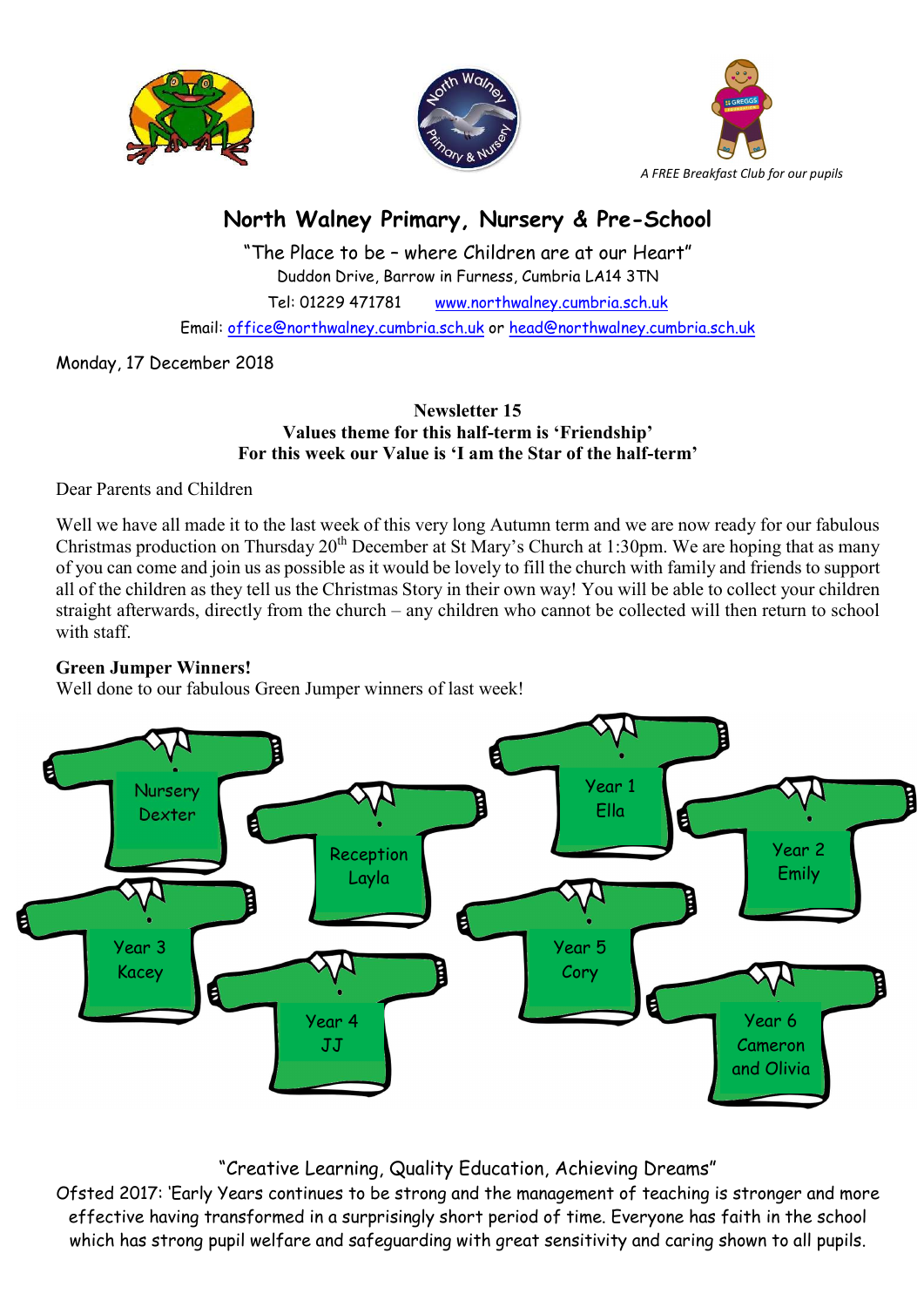

### This week…

Apologies in advance if I don't get to see everyone before the end of term but sadly, for family reasons, I may not be in as much as I had hoped. I am intending on being there for the Production on Thursday as well as our annual Christmas Singalong on Thursday morning if any of you would like to come and join with a good old sing-a-long!

And this week's winner is…. This week's winning number is 19 and the winner is Mrs Ewing. Congratulations! Don't forget to cover the Christmas holidays so you are still in it to win it! So far Mrs Malone has raised a wonderful £281 for school funds through our lotto numbers draw, which has paid for a treat for all of the children.





## Last day of term – Christmas Jumper Day –  $21<sup>st</sup>$  December

On the last day of term we will be having our Christmas Jumper and accessories day! School will finish at 1:15pm that day so please make sure you have made arrangements for your child to be collected. Of course, there will be no Natterjacks that day either! Don't forget we do not start back at school until Tuesday 8<sup>th</sup> January as the staff have a training day on the  $7<sup>th</sup>$ .

### Payments and Bills

As we approach the Christmas holidays, please can you make sure that all bills are paid so that we can start 2019 with everyone at zero. Many thanks.

### Year 1 and 2 Christmas Reading Challenge

Don't forget – Mrs Hodgkiss, Miss Mountford and Miss Gilmour have decided to give the children a little challenge. Any child who reads at home 8 times before the end of term (and has their reading record signed by a grown-up at home each day they read) will win a prize! So get reading children, and grown-ups don't forget to sign those reading record books- let's see how many prizes we'll be able to give out at the end of term.

### PTA Christmas Fair – What an amazing event!

Thank you to everyone who made our Christmas Fair such a wonderful success last Thursday! It was an absolute delight to see the hall so full – especially when Walney School had their fair on the same night! Thank you all for coming along and thank you so much to all of our helpers – we seriously could not do this without you! Altogether the PTA raised over  $£600!$  So pleased for all involved – a wonderful total! There are also 2 unclaimed green ticket raffle prizes – call in and find out if it was you!



And finally…

Not sure if you have seen the wonderful Ofsted report and newspaper article for Walney School but here is the link if you want to read it for yourself. I am sure you will join with me to congratulate Mr Richardson and all of the staff for their hard work and it is great to work alongside such a school to ensure our pupils get a bright future.

https://www.nwemail.co.uk/news/17298002.transformed-school-on-walney-heading-towards-the-best-ofstandards/